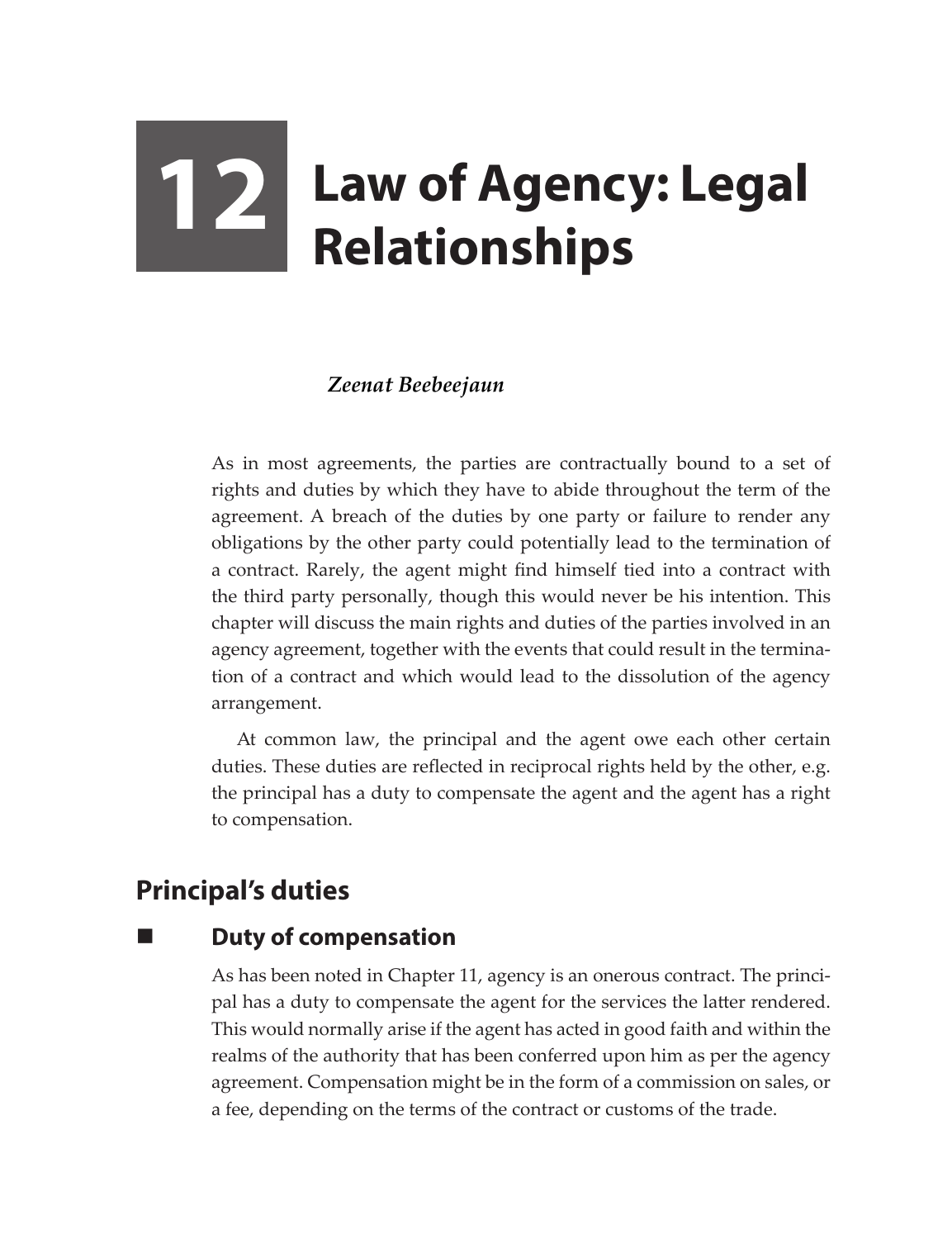The following cases are authority for the duty of compensation of the principal:

In *Kennedy* v *Glass (*1890) 17 R. 1085, Glass was a dealer in old machinery and Kennedy was an architect who had often introduced Glass to people who had old machinery for sale and had been paid for this. On one occasion, Kennedy introduced Glass to a company which had machinery and plant for sale. Glass entered into a contract with the company to buy it but failed to carry out the contract. Kennedy said there had been an arrangement that he would get  $£250$  commission. Glass said it was  $£50$ , and only if the contract was carried out.

The court held that Kennedy was entitled to £50 on a *quantum meruit* basis ("as much as it is worth") as he had taken considerable time and trouble on Glass's behalf.

In *Way* v *Latilla* [1937] 3 All E.R. 759 (H.L), Way agreed to send to Latilla information about gold mines in Africa and, in return, Way would receive a concession in any gold mine that Latilla obtained. However, the agency agreement was silent in relation to the remuneration that Way would receive and Latilla denied offering Way a concession.

The court held that Latilla should be compensated on a *quantum merit* basis since the work done by the agent was not to be gratuitous.

In *PJ Pipe & Valve Co Ltd* v *Audco India Ltd* [2005] E.W.H.C. 1904 (QB), the claimants had two agency agreements with the defendant, one of which did not make any provision for the rate of commission to be paid. When this agreement was terminated by the defendant, the claimants brought a claim for compensation for commission outstanding in respect of orders placed for a project. Expert evidence showed that the usual commission level in industry was 5%, but lower levels were paid for high value orders, which this was.

The court held the claimants were entitled to a commission of 4.5%.

## **Duty of reimbursement**

The principal owes a duty of reimbursement to the agent in the event that the agent has incurred out-of-pocket expenses, in the reasonable performance of his agent's duties. It is important to note that such a duty can be challenged if the agent has not acted in good faith and/or has exceeded the authority that has been conferred upon him.